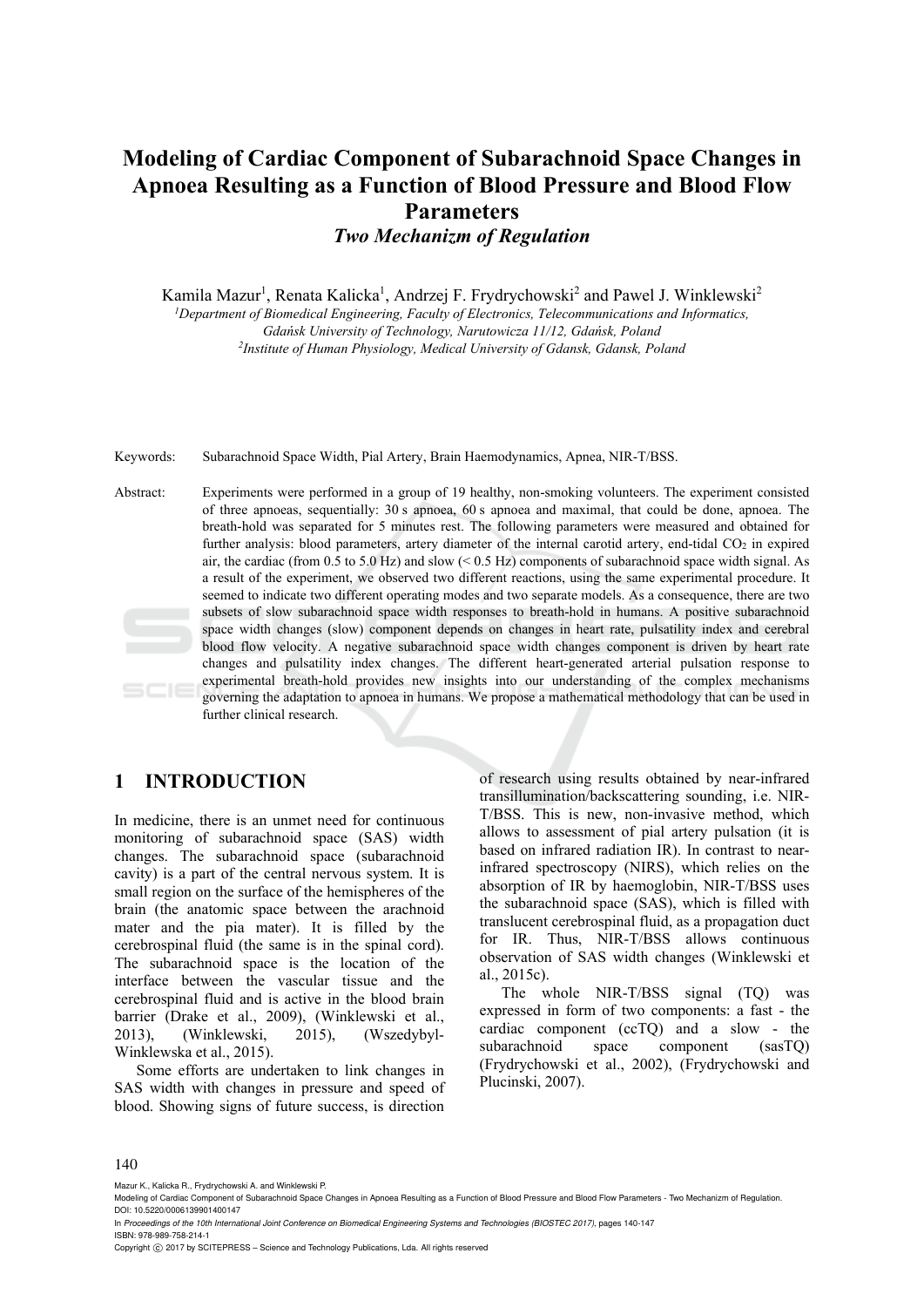The subject of interest in the paper is a dependence between the cardiac component (ccTQ), subarachnoid space component (sasTQ) and blood parameters observed in apnoea experiment. This dependence allowed to model ccTQ or sasTQ as a function of cardiac parameters.

# **2 MATERIALS AND METHODS**

The experimental protocol and the study were approved by the Ethics Committee of the Medical University of Gdansk (NKEBN/48/2011). Experiments were performed in a group of 20 healthy, nonsmoking volunteers. One of the volunteers was rejected on formal grounds and the results from 19 volunteers have been analyzed. All individuals gave written informed consent to participate in the study. Nicotine, coffee, tea, cocoa and methylxanthine- containing food and beverages were not permitted for 8 h before the tests. In addition, prior to each test, the volunteers were asked to rest comfortably for 30 min in the supine position. To avoid any air leakage during the experiment, individuals were equipped with a nose clip and were instructed to hold their lips closed. Each apnea was initiated at the end-phase of a normal inspiration, and a special emphasis was put on avoiding enhanced inspiration. In addition, individuals were asked not to hyperventilate before each apnea testing.

Experiment consist of 3 following apnoeas: 30s breath-hold, 60s breath-hold and maximal breathhold. Apneas were separated by 5 min rest intervals. The following signals were measured:

- ccTQ changes in the cardiac component of SAS oscillations, resulting from heartgenerated arterial pulsation (from 0.5 to 5.0 Hz) by NIR-T/BSS with a headmounted SAS 100 Monitor (NIRTI SA; Wierzbice, Poland);
- sasTO changes in slow component  $\approx 0.5$ Hz) of SAS oscillations by NIR-T/BSS with a headmounted SAS 100 Monitor (NIRTI SA; Wierzbice, Poland);
- SP and DP systolic and diastolic blood pressure by Finometer; Finapres Medical Systems, Arnhem, the Netherlands;
- HR heart rate by Finometer; Finapres Medical Systems, Arnhem, the Netherlands;
- CBFV mean cerebral blood flow velocity in the internal carotid artery by Doppler ultrasound (Vivid 7; GE Healthcare; Little Chalfont, UK);
- RI resistivity index of the internal carotid artery by Doppler ultrasound (Vivid 7; GE Healthcare; Little Chalfont, UK)
- PI pulsatility index of the internal carotid artery by Doppler ultrasound (Vivid 7; GE Healthcare; Little Chalfont, UK);
- d artery diameter of the internal carotid artery by Doppler ultrasound (Vivid 7; GE Healthcare; Little Chalfont, UK);
- $SaO<sub>2</sub>$  blood oxygen saturation by ear-clip sensor Massimo Oximeter; Massimo, Milano, Italy;
- $EtCO<sub>2</sub>$  the end-tidal  $CO<sub>2</sub>$  in expired air by a mouthpiece gas analyzer (PNT Digital M.E.C. Group, Brussels, Belgium.

The measurements were used to calculate mean arterial pressure (MAP) defined as weighted mean of the systolic (SP) and diastolic (DP) blood pressure during a single cardiac cycle (Kaźmierski, 2011):

$$
MAP = \frac{SP + 2 \cdot DP}{3} \tag{1}
$$

During the experiment, the measurements were taken in 4 time points (except of  $EtCO<sub>2</sub>$  and d, which were measured only twice): t1 - baseline measurement, t2 - start of apnoea measurement, t3 end of apnoea measurement and t4 - recovery measurement. The time points form the vector **t:**

$$
\mathbf{t} = [t1, t2, t3, t4] = [tj \quad j = 1, 2, 3, 4 \quad (2)
$$

All parameters, measured and calculated, were arranged in the form of parameter vector **w:**

$$
\mathbf{w} = [\text{ccTQ}, \text{ssaTQ}, \text{SP}, \text{DP}, \text{MAP}, \text{HR}, \text{CBFV}, \text{RI},
$$
  
\nPI, d, 
$$
\text{SaO}_2, \text{EtCO}_2]
$$
  
\n
$$
\mathbf{w} = [w_1, w_2, w_3, w_4, w_5, w_6, w_7, w_8,
$$
  
\n
$$
w_9, w_{10}, w_{11}, w_{12}] =
$$
  
\n
$$
= [w_i]_i = 1, 2, \dots, 12
$$
\n(3)

The parameters were obtained for 19 patients in 3 different apnoeas, so we analyzed 57 different cases.

To observe the dynamics of wi change, the differences between parameters value measured in two time points of experiment, i.e.  $w_i$ <sup>tj</sup> and  $w_i$ <sup>t<sup>g</sup>,</sup> were analysed. To choose the most significant change the  $\Delta_i$ <sub>*ξW<sub>i</sub></sub>*, it was required to determine the</sub> pair of experiment time points, which is the most informative. Due to, the null hypothesis  $H_0$  was developed: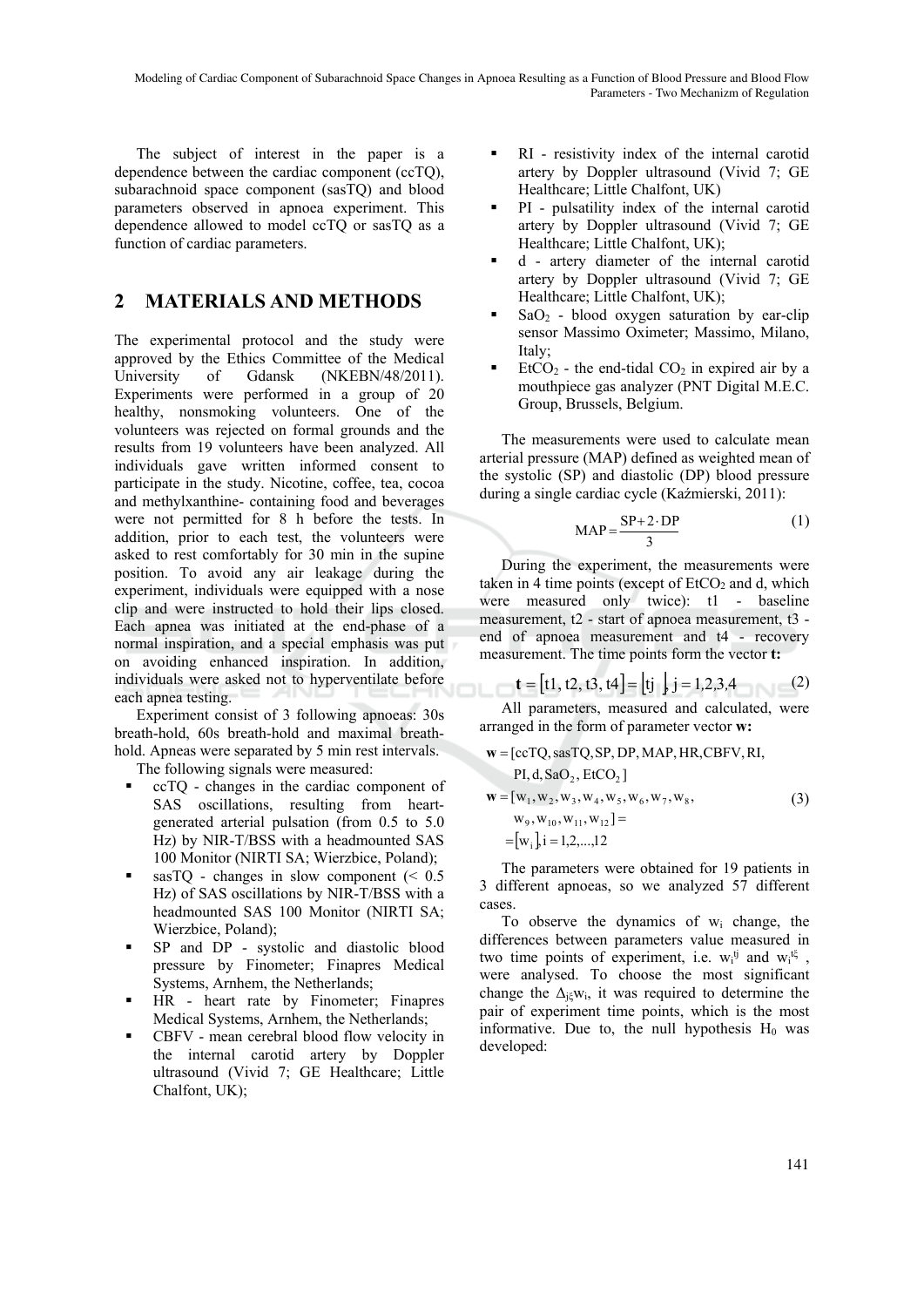$$
H_0: w_i^{ij} = w_i^{i\xi},
$$
  
\n
$$
j = 1,2,3,4 \wedge \xi = 2,3,4 \wedge \xi > j
$$
 (4)

for normally distributed wi (the t-test was used), and:

$$
H_0: w_i^{tj} = w_i^{t\xi},
$$
  
\n
$$
j = 1,2,3,4 \land \xi = 2,3,4 \land \xi > j
$$
\n(5)

for not normally distributed wi (the Wilcoxon test was used). The normal distribution of data was tested by Shapiro-Wilk test (Kalicka, 2014).

The testing results are presented in Table 1. The Table 1 shows that differences between the baseline measurement and the end of apnoea measurement are the most informative. So, we analysed new data set:  $\Delta_{13}$ w<sub>i</sub>= w<sub>i</sub><sup>1</sup> - w<sub>i</sub><sup>1</sup>. Spearman's rank correlation analysis proved that it is possible to create a model for  $\Delta_{13}$ ccTQ in form of mathematical, monotonic relationship. The coefficient of determination  $R^2$ ranges from 0.4 to 0.6. The functional dependence was a moderately good. Still we were looking for a better functional relationship.

Next step was clustering. Cluster analysis is the task of grouping a set of objects in such way that objects in the same group (cluster) are more similar (in some sense or another) to each other than to those in other groups (clusters) (Everitt et al., 2001).

One of agglomerative hierarchical clustering method is complete linkage clustering. At the beginning of this method, each element is in a cluster of its own. The clusters are then sequentially combined into larger clusters until all elements end up being in the same cluster. At each step, the two clusters separated by the shortest distance are combined. The definition of 'shortest distance' is what differentiates between the different agglomerative clustering methods (for example Chebyshev distance). In complete-linkage clustering, the link between two clusters contains all element pairs, and the distance between clusters equals the distance between those two elements (one in each cluster) that are farthest away from each other. The shortest of these links that remains at any step causes the fusion of the two clusters whose elements are involved. The method is also known as farthest neighbour clustering. The result of the clustering can be visualized as a dendrogram (see Figure 1), which shows the sequence of cluster fusion and the distance at which each fusion took place (Everitt et al., 2001), (Stanisz, 2007).

For separation data in data set was used complete linkage with Chebyshev distance. Based on this agglomerative hierarchical clustering method (see Figure 1),  $\Delta_{13}$ ccTQ was divided into two groups:

- left cluster: all situated on the left side on cluster analysis tree diagram, further referred to as  $\Delta_1$ 3ccTQ<sup>left cluster</sup>:
- right cluster: all situated on the right side on cluster analysis tree diagram, further referred to as  $\Delta_1$ 3ccTO<sup>right cluster</sup>.

We took a guess that the groups should be considered separately. Two different reactions for the same course of experiment seem to indicate two different operating modes and two different models.

Two different models were designed (to validate the coefficient of determination was used): for left cluster  $\Delta_{13}$ ccTQ<sup>left cluster</sup> and for right cluster Δ13ccTQright cluster.

When  $R^2 > 0.7$  the functional dependence is said to be very good (Kalicka, 2013).

# **3 RESULTS**

The results of the Wilcoxon test (for not normally distributed wi) and t-test (for normally distributed w<sub>i</sub>) are presented in Table 1. Pairs of w<sub>i</sub> which are statistically significant are in shaded cells.

The Table 1 shows that differences between the baseline measurement and the end of apnoea measurement are the most informative. So, we analysed new data set:  $\Delta_{13}w_i = w_i^3 - w_i^1$ .

Based on the cluster analysis (complete linkage, Chebyshev distance, see Figure 1),  $\Delta_{13}$ ccTQ was divided into two groups:

- left cluster  $\Delta_{13}$ ccTQ<sup>left cluster</sup>, where Δ13sasTQ<0, contained 29 cases under test
- right cluster  $\Delta_{13}$ ccTQ<sup>right cluster</sup>, where Δ13sasTQ>0, contained 22 cases under test. Six cases were rejected as impossible to classify.

Two different models were designed and two coefficients of determination were obtained:

- R<sup>2</sup>=0.7579 for  $\Delta_{13}$ ccTQ<sup>left cluster</sup>,
- $\blacksquare$  R<sup>2</sup>=0.7007 for  $\Delta_{13}$ ccTQ<sup>right cluster</sup>.

Coefficient of determination was  $R^2 > 0.7$ , so the models were satisfactory.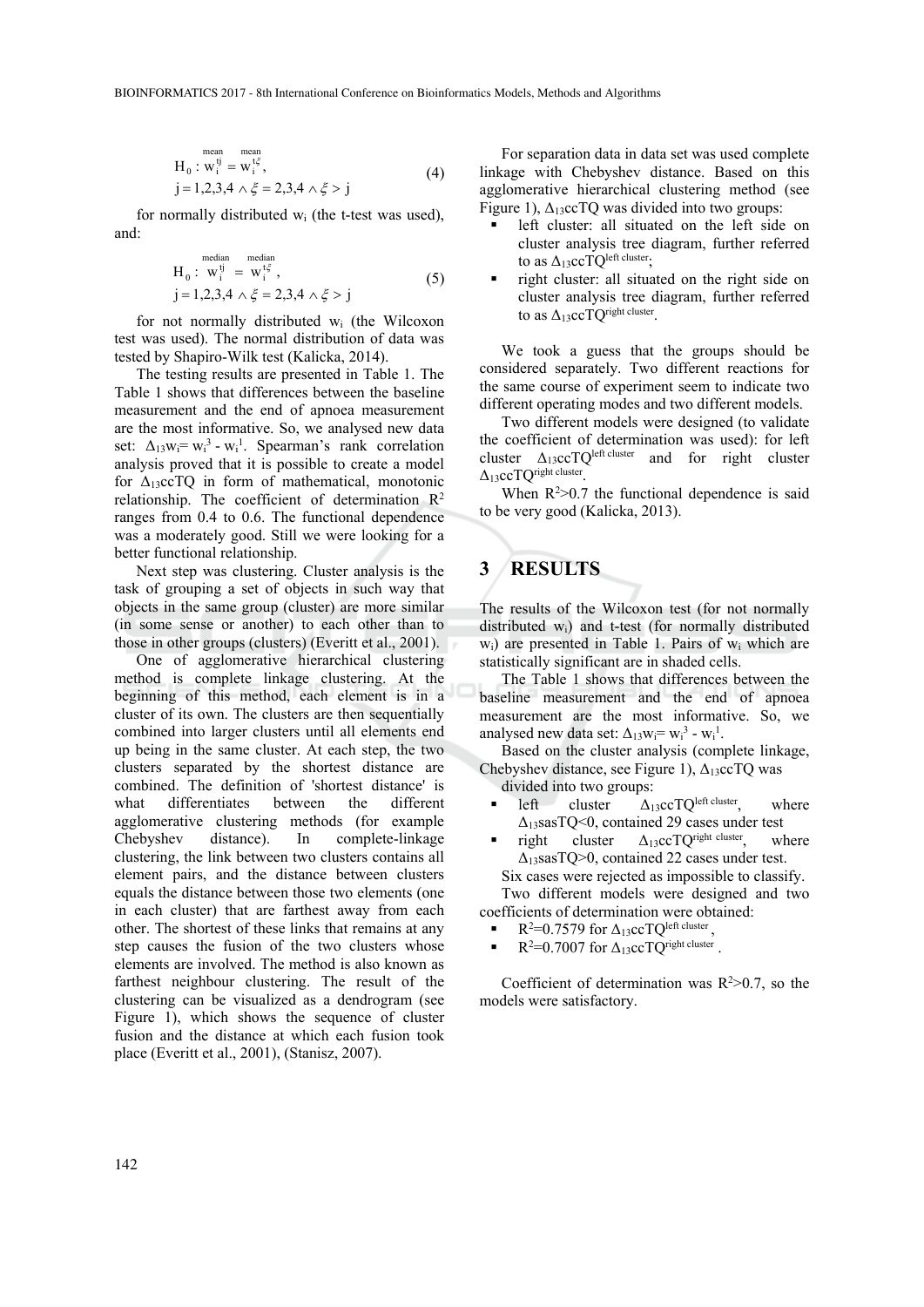Modeling of Cardiac Component of Subarachnoid Space Changes in Apnoea Resulting as a Function of Blood Pressure and Blood Flow Parameters - Two Mechanizm of Regulation

Table 1: Statistical significance level p between  $w_i^{tj}$  and  $w_i^{t\xi}$ . For normally distributed measurements t-test was applied, otherwise when normal distribution condition was not satisfied, the Wilcoxon test was used (W test). Pairs of wi which are statistically significant are in shaded cells.

|                                         | <b>baseline</b><br>measurement<br>$\rightarrow$ start of<br>apnea<br>measurement<br>$t1 \rightarrow t2$ | <b>baseline</b><br>measurement<br>$\rightarrow$ end of<br>apnea<br>measurement<br>$t1 \rightarrow t3$ | <b>baseline</b><br>measurement<br>$\rightarrow$ recovery<br>measurement<br>$t1 \rightarrow t4$ | start of<br>apnea<br>measurement<br>$\rightarrow$ end apnea<br>measurement<br>$t2 \rightarrow t3$ | start of<br>apnea<br>measurement<br>$\rightarrow$ recovery<br>measurement<br>$t2 \rightarrow t4$ | end of<br>apnea<br>measurement<br>$\rightarrow$ recovery<br>measurement<br>$t3 \rightarrow t4$ |
|-----------------------------------------|---------------------------------------------------------------------------------------------------------|-------------------------------------------------------------------------------------------------------|------------------------------------------------------------------------------------------------|---------------------------------------------------------------------------------------------------|--------------------------------------------------------------------------------------------------|------------------------------------------------------------------------------------------------|
| W <sub>1</sub>                          | W test                                                                                                  | W test                                                                                                | W test                                                                                         | W test                                                                                            | W test                                                                                           | W test                                                                                         |
| (ccTQ)                                  | p < 0.01                                                                                                | p < 0.01                                                                                              | p < 0.01                                                                                       | p > 0.01                                                                                          | p<0.01                                                                                           | p > 0.01                                                                                       |
| W <sub>2</sub>                          | W test                                                                                                  | W test                                                                                                | W test                                                                                         | W test                                                                                            | W test                                                                                           | W test                                                                                         |
| (sasTQ)                                 | p < 0.01                                                                                                | p > 0.01                                                                                              | p > 0.01                                                                                       | p < 0.01                                                                                          | p<0.01                                                                                           | p < 0.01                                                                                       |
| W <sub>3</sub>                          | t-test                                                                                                  | t-test                                                                                                | t-test                                                                                         | t-test                                                                                            | t-test                                                                                           | t-test                                                                                         |
| (SP)                                    | p < 0.01                                                                                                | p<0.01                                                                                                | p > 0.01                                                                                       | p < 0.01                                                                                          | p<0.01                                                                                           | p < 0.01                                                                                       |
| W <sub>4</sub>                          | t-test                                                                                                  | t-test                                                                                                | t-test                                                                                         | t-test                                                                                            | t-test                                                                                           | t-test                                                                                         |
| (DP)                                    | p < 0.01                                                                                                | p < 0.01                                                                                              | p > 0.01                                                                                       | p < 0.01                                                                                          | p < 0.01                                                                                         | p < 0.01                                                                                       |
| W <sub>5</sub>                          | W test                                                                                                  | W test                                                                                                | W test                                                                                         | W test                                                                                            | W test                                                                                           | W test                                                                                         |
| (MAP)                                   | p < 0.01                                                                                                | p < 0.01                                                                                              | p > 0.01                                                                                       | p < 0.01                                                                                          | p < 0.01                                                                                         | p < 0.01                                                                                       |
| W <sub>6</sub>                          | W test                                                                                                  | W test                                                                                                | W test                                                                                         | W test:                                                                                           | W test                                                                                           | W test                                                                                         |
| (HR)                                    | p < 0.01                                                                                                | p < 0.05                                                                                              | p > 0.01                                                                                       | p > 0.01                                                                                          | p > 0.01                                                                                         | p > 0.01                                                                                       |
| W7                                      | t-test                                                                                                  | W test                                                                                                | W test                                                                                         | W test                                                                                            | W test                                                                                           | W test                                                                                         |
| (CBFV)                                  | $p \le 0.01$                                                                                            | p < 0.01                                                                                              | p < 0.01                                                                                       | $p \le 0.01$                                                                                      | p > 0.01                                                                                         | p < 0.01                                                                                       |
| W8                                      | t-test                                                                                                  | t-test                                                                                                | t-test                                                                                         | t-test                                                                                            | t-test                                                                                           | t-test                                                                                         |
| (RI)                                    | p > 0.01                                                                                                | p < 0.01                                                                                              | p > 0.01                                                                                       | p < 0.01                                                                                          | p > 0.01                                                                                         | p < 0.01                                                                                       |
| W9                                      | t-test                                                                                                  | W test                                                                                                | W test                                                                                         | W test                                                                                            | W test                                                                                           | W test                                                                                         |
| (PI)                                    | p > 0.01                                                                                                | $p \le 0.01$                                                                                          | p > 0.01                                                                                       | p < 0.01                                                                                          | p > 0.01                                                                                         | p < 0.01                                                                                       |
| $W_{10}$<br>(d)                         |                                                                                                         | W test<br>p < 0.01                                                                                    |                                                                                                |                                                                                                   |                                                                                                  |                                                                                                |
| W11                                     | W test                                                                                                  | W test                                                                                                | W test                                                                                         | W test                                                                                            | W test                                                                                           | W test                                                                                         |
| (SaO <sub>2</sub> )                     | p > 0.01                                                                                                | p < 0.01                                                                                              | p > 0.01                                                                                       | p < 0.01                                                                                          | p > 0.01                                                                                         | p < 0.01                                                                                       |
| W <sub>12</sub><br>(EtCO <sub>2</sub> ) |                                                                                                         | t-test<br>p < 0.01                                                                                    |                                                                                                | c –                                                                                               |                                                                                                  |                                                                                                |



Figure 1: Data selection using a tree diagram (complete linkage, Chebyshev distance) on the left and right cluster. Symbols from C\_1 to C\_67 are consecutive numbers of data measurements. Symbols C\_10, C\_11, C\_21, C\_22, C\_32, C\_33, C\_44, C\_45, C\_56 and C\_57 are empty and do not take part in the analysis. There are results of data pre-processing.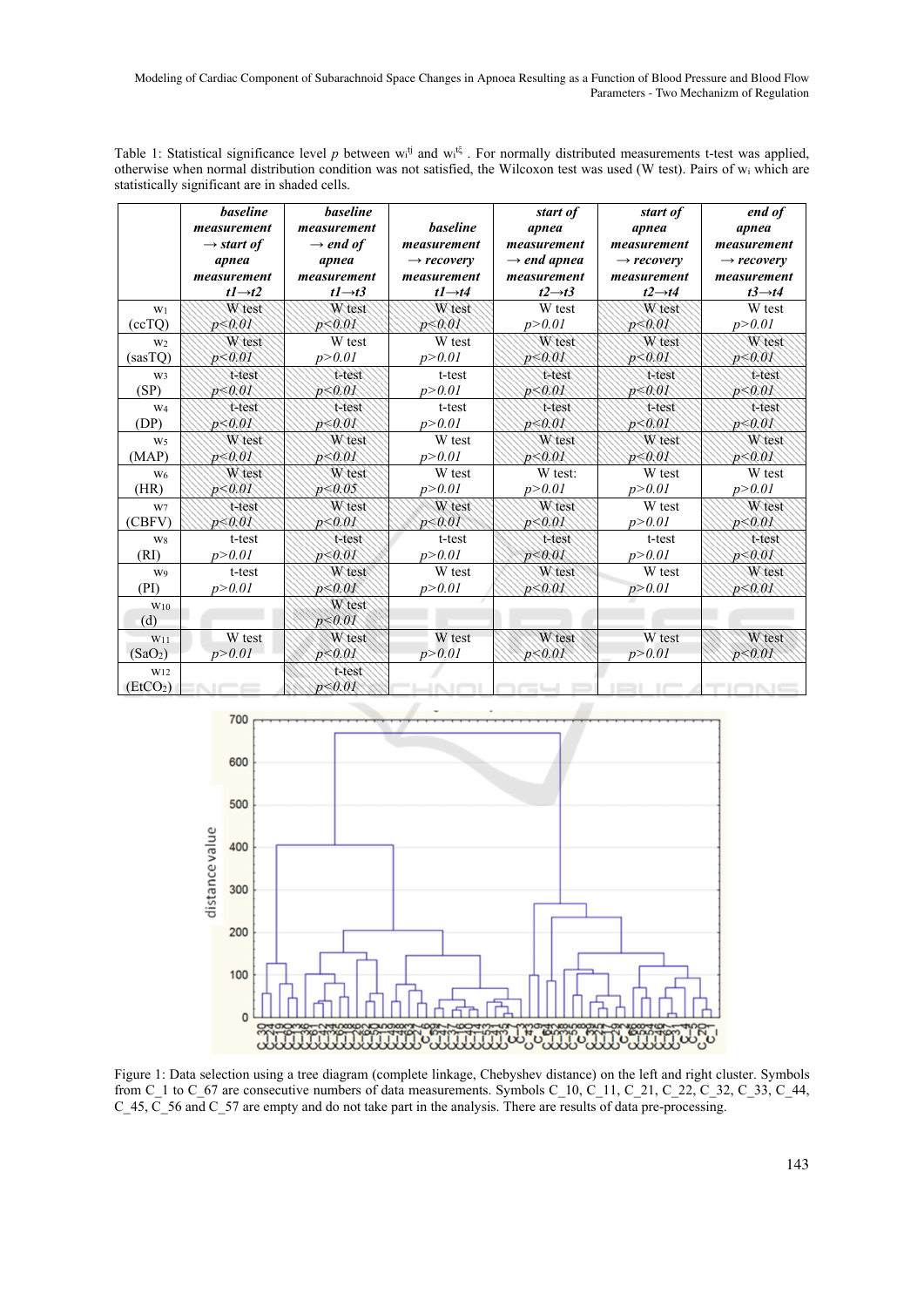The analysis showed that  $\Delta_{13}$ ccTQ<sup>left cluster</sup> depends on heart rate and pulsatility index changes:

$$
\Delta_{13} \text{cc} T Q^{\text{leftcluster}} = f_{\text{left}} (\Delta_{13} HR, \Delta_{13} PI) \tag{6}
$$

The extract model function is as follows:

$$
\Delta_{13} \text{cc} T Q^{\text{leftcluster}} = -1.374 \cdot \Delta_{13} \text{HR} - 59.858 \cdot \Delta_{13} \text{PI}
$$
  
+7.243 \cdot 10^{-2} \cdot \Delta\_{13} \text{HR}^2 - 1.080 \cdot 10^{-5} \cdot \Delta\_{13} \text{HR}^4  
+ \frac{67.012}{\Delta\_{13} \text{HR}} + 2.184 \cdot 10^{-8} \cdot \Delta\_{13} \text{HR}^5 - 0.1896 \tag{7}

 $\Delta_{13}$ PI  $\in$  R,  $\Delta_{13}$ PI  $\neq$  0  $\Delta_{13}HR \in R$ ,  $\Delta_{13}HR \neq 0$ ,

 $\mathbf{r}$  cluster

Figure 2 shows model function  $\Delta_{13}$ ccTQ<sup>left cluster</sup> which presents significant variability with changes of heart rate and pulsatility index. The control process undoubtedly is sophisticated. There are probably internal cross-couplings and crossdependences. In consequence the function  $\Delta_{13}$ ccTQ<sup>left cluster</sup> shows a couple of maxima.

The  $\Delta_{13}$ ccTQ<sup>right cluster</sup> depends on heart rate, pulsatility index and mean cerebral blood flow velocity changes:

$$
\Delta_{13} \text{ccTQ}^{\text{rightcluster}} = \n= f_{\text{right}}(\Delta_{13} \text{HR}, \Delta_{13} \text{PI}, \Delta_{13} \text{CBFV})
$$
\n(8)

One can see that  $\Delta_{13}$ ccTQ<sup>left cluster</sup> and  $\Delta$ 13ccTO<sup>right cluster</sup> depend on partially overlapping variable sets, which suggest a different working principles. The obtained regression function and  $\Delta$ <sub>13</sub>ccTO<sup>right cluster</sup> is as follows:

$$
\Delta_{13} \text{cc} T Q^{\text{rightcluster}} = -\frac{51.386}{\Delta_{13} HR} - \frac{1.107}{\Delta_{13} PI} \n-0.9281 \cdot \Delta_{13} HR -7.428 \cdot \Delta_{13} CBFV \n-5.975 \cdot 10^{-3} \cdot \Delta_{13} CBFV^3 \n+0.4531 \cdot \Delta_{13} CBFV^2 + 0.43900
$$
\n(9)  
\n
$$
\Delta_{13} HR \in R, \ \Delta_{13} HR \neq 0 \n\Delta_{13} CBFV \in R
$$

Drawing the  $\Delta_{13}$ ccTQ<sup>right cluster</sup> requires using the 4-dimensional space. Instead we choose one of the variables  $(\Delta_{13}PI)$  as a parameter for the chart. Figure 3 shows a parametric graph of  $\Delta_{13}$ ccTQ<sup>right cluster</sup> changes for  $\Delta_{13}$ PI= -0.8.

 $\Delta_{13}$ PI  $\in$  R,  $\Delta_{13}$ PI  $\neq$  = 0

 $\Delta_1$ 3ccTQ<sup>right cluster</sup> depends on heart rate changes  $(\Delta_{13}HR)$ , mean cerebral blood flow velocity changes  $(\Delta_{13}CBFV)$  and pulsatility index changes  $(\Delta_{13}PI)$ . Measured values of  $\Delta_{13}$ ccTQ<sup>right cluster</sup> were from -22.5 to 107.0 a.u.

Comparing  $\Delta_1$ 3ccTQ<sup>left cluster</sup> and  $\Delta_1$ 3ccTQ<sup>right cluster</sup> are observed two different modes of regulation: for  $\Delta_{13}$ sasTQ>0 and  $\Delta_{13}$ sasTQ<0 (see Figure 4). The  $sasTQ<sup>0</sup>$  is the initial value of sasTQ, before the experiment starts. The scale is expressed in the arbitrary units (a.u.).



Figure 2: Δ<sub>13</sub>ccTQ<sup>left cluster</sup> [a.u.] versus Δ<sub>13</sub>HR [beats/min] and Δ<sub>13</sub>PI [1] drawn for an experimental range of variables, excluding  $\Delta_{13}HR=0$ .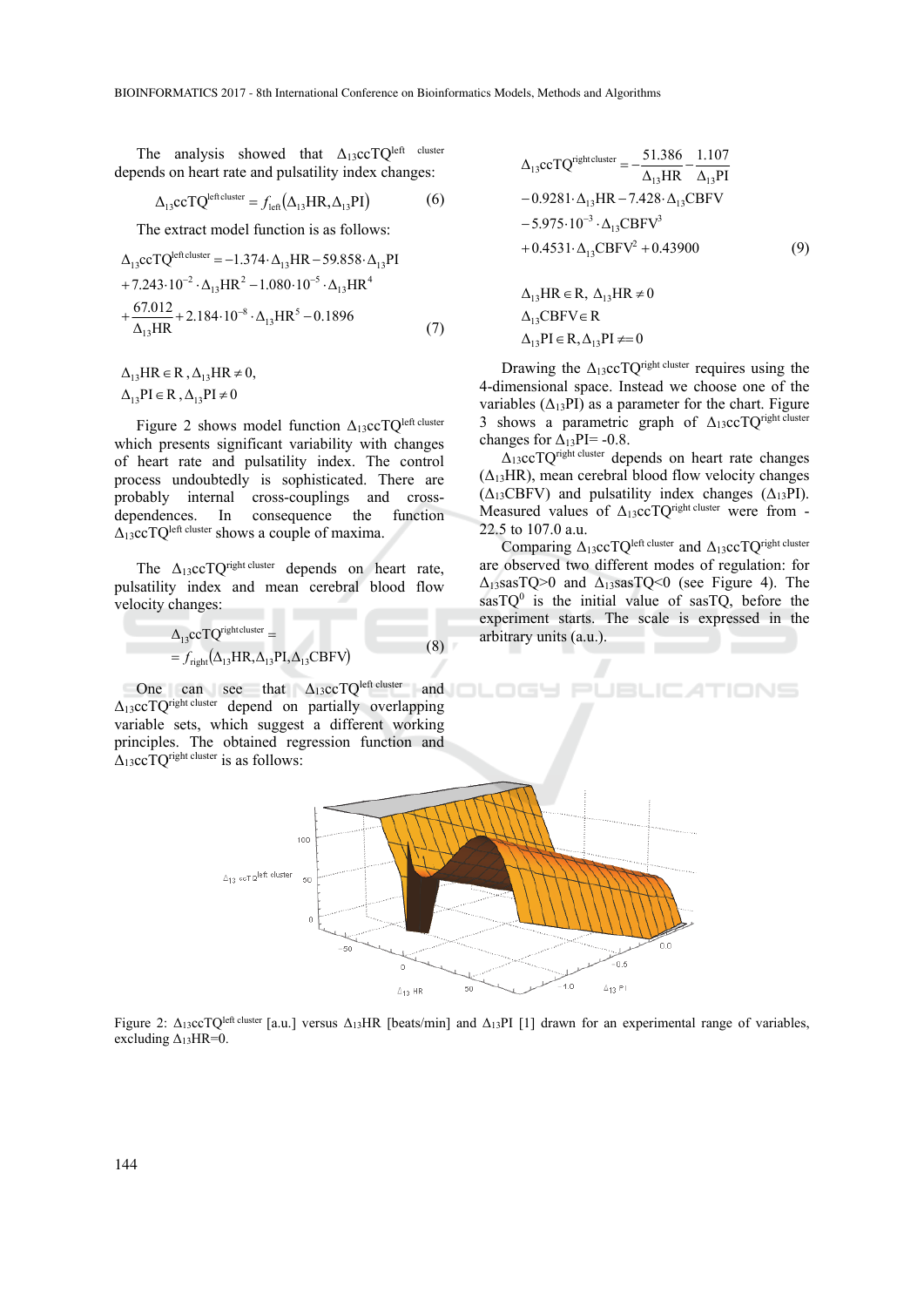Modeling of Cardiac Component of Subarachnoid Space Changes in Apnoea Resulting as a Function of Blood Pressure and Blood Flow Parameters - Two Mechanizm of Regulation



Figure 3: Parametric graph of Δ13ccTQright cluster [a.u.] versus Δ13HR [beats/min] and Δ13CBFV [cm/s] drawn for experimental range of the variables and  $\Delta_{13}$ PI= -0.8, excluding  $\Delta_{13}$ HR=0.



Figure 4: sasTQ response to apnoea. The initial value of  $sasTQ^0$ , as a result of the experiment, increases or decreases in dependence of ccTQ<sup>right cluster</sup> or ccTQ<sup>left cluster</sup>. The scale is expressed as arbitrary units (a.u.).

As a result of the experiment with apnea, the initial value  $sasTQ^0$  changes and reaches new level: sasTQ**-** which depends on heart rate changes and pulsatility index changes or  $sasTO^{+}$  which depends on heart rate changes, pulsatility index changes and mean cerebral blood flow velocity changes.

### **4 DISCUSSION**

There are two main findings of this study: 1) the fast-variable component of SAS oscillations (from 0.5 to 5.0 Hz) is predominantly related to heart rate 2) there are two different subsets of cardiac SAS responses to breath-hold in humans.

The NIR-T/BSS model is based on the assumption that ccTQ is a result of heart-generated arterial pulsation (Frydrychowski et al., 2002), (Frydrychowski and Plucinski, 2007). Although the assumption is intuitive and in accordance with existing physiological knowledge (Linninger et al., 2005), (Wagshul et al., 2011), it has never been confirmed mathematically. Therefore, this study is the first to show that changes in ccTQ (plus and minus) depend on changes in heart rate (HR) and pulsatility index (PI).

During breath-hold, there is a powerful and differentiated activation of the sympathetic and parasympathetic nervous system (Foster and Sheel, 2005), (Paton et al., 2005), (Winklewski et al., 2013). Increased sympathetic drive may actually strengthen the myogenic response to elevated blood pressure through the addition of a neurogenic component (Cassaglia et al., 2008), (Cassaglia et al., 2009) and further protect the pial artery from vasodilation caused by apnoea-driven hypercapnia and subsequent acidosis (Winklewski et al., 2015b). Intense peripheral vasoconstriction, bradycardia, increased blood pressure and cerebral perfusion maintain adequate oxygenation of the heart and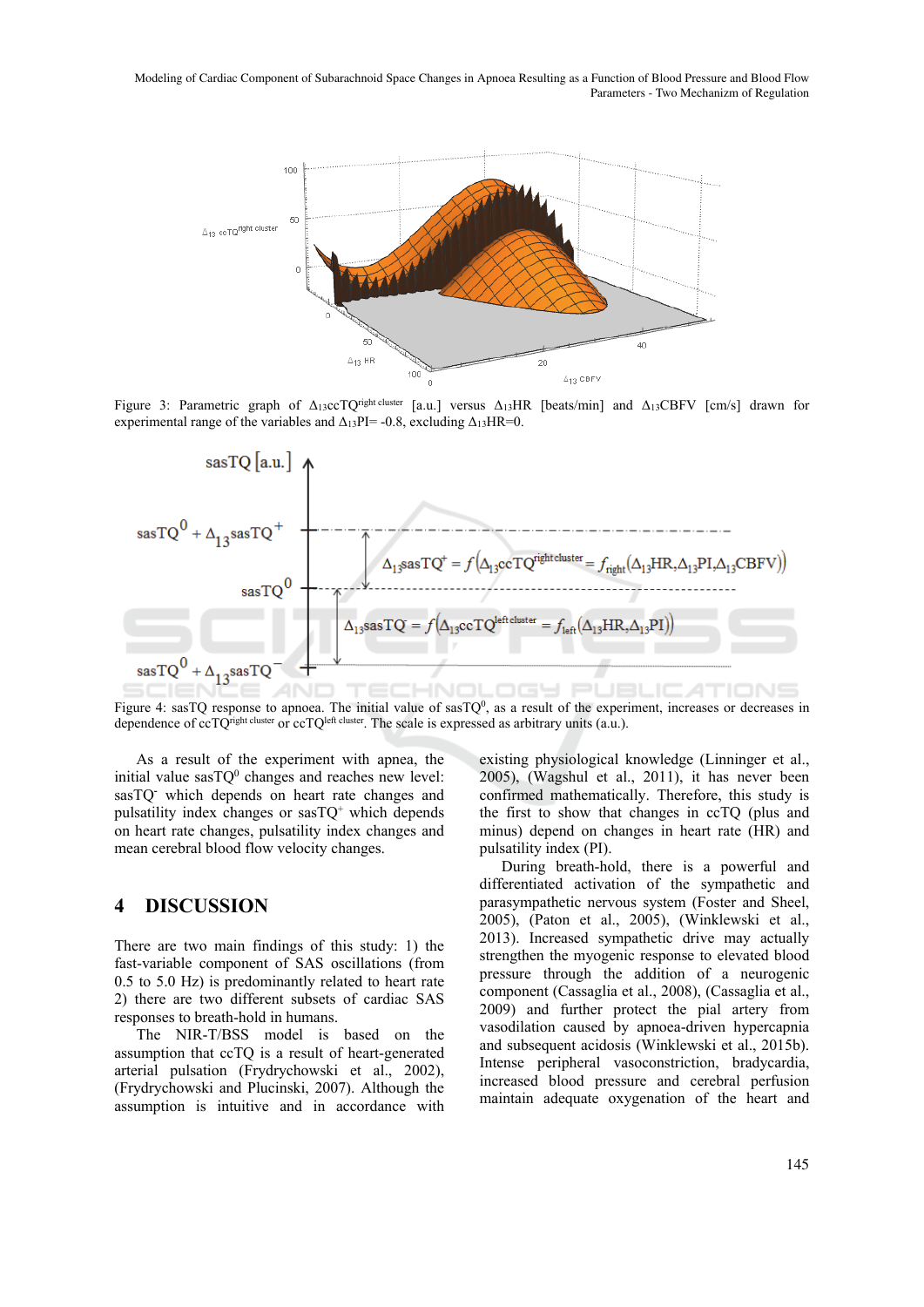brain at the expense of organs less sensitive to hypoxia. This increase in cerebral perfusion is partially independent of the partial pressure of  $CO<sub>2</sub>$ (Reis et al., 1997).

Differentiated heart-generated arterial pulsation in response to experimental breath-hold may partially explain the variability in tolerance to apnoea, hypercapnia and hypoxia observed in normal subjects.

The high within- and between-subject reproducibility and repeatability of NIR-T/BSS measurements have been demonstrated earlier (Frydrychowski et al., 2002). NIR-T/BSS, like NIRS, allows for direct within-subject comparisons (Frydrychowski et al., 2002), (Wagner et al., 2003). As long as changes from baseline values are analysed, high between-subject reproducibility is observed. However, measurements with the use of infrared light do not allow for direct comparisons between subjects due to differences in skull bone parameters (Frydrychowski et al., 2002), (Wagner et al., 2003).

### **5 CONCLUSION**

The analysis showed that  $\Delta_{13}$ sasTQ>0 depends on heart rate changes  $(\Delta_{13}HR)$ , mean cerebral blood flow velocity changes  $(\Delta_{13} CBFV)$  and pulsatility index changes ( $\Delta_{13}$ PI) and  $\Delta_{13}$ sasTQ<0 depends on heart rate changes  $(\Delta_{13}HR)$  and pulsatility index changes ( $\Delta_{13}$ PI). This finding indicates two different modes of regulation.

Using mathematical modeling, we verified the assumption that ccTQ is predominantly heartdetermined. This is an important step in the further development of NIR-T/BSS technology toward its clinical application. Furthermore, the variable heartgenerated arterial pulsation response to experimental breath-hold described in this study provides new insights into our understanding of the complex mechanisms governing adaptation to apnoea in humans. Finally, we propose a mathematical methodology that can be used in further clinical research aimed at the development of personalized markers that will enable better diagnosis.

#### **REFERENCES**

Cassaglia, P. A., Griffiths, R. I., Walker, A. M., 2008. *Sympathetic nerve activity in the superior cervical ganglia increases in response to imposed increases in arterial pressure*. American Journal of Physiology.

Regulatory, Integrative and Comparative Physiology. 294: R1255–61.

- Cassaglia, P. A., Griffiths, R. I., Walker, A. M., 2009. *Cerebral sympathetic nerve activity has a major regulatory role in the cerebral circulation in REM sleep*. Journal of Applied Physiology. 106: 1050–6.
- Drake, R., Vogl, A. W., Mitchell, A. W. M., 2009. *Gray's Anatomy for Students*. Elsevier Health Sciences.
- Everitt, B. S., Landau, S., Leese, M., 2001. *Cluster Analysis (Fourth ed.)*. Arnold, London.
- Frydrychowski, A. F., Gumiński, W., Rojewski, M., Kaczmarek, J., Juzwa, W., 2002. *Technical foundations for noninvasive assessment of changes in the width of the subarachnoid space with nearinfrared transillumination-backscattering sounding (NIR-TBSS).* IEEE Transactions on Biomedical Engineering. 49, 887-904.
- Frydrychowski, A. F., Pluciński, J., 2007. *New aspects in assessment of changes in width of subarachnoid space with near-infrared transillumination-backscattering sounding, part 2: clinical verification in the patient*. Journal of Biomedical Optics. 12, 044016.
- Foster, G.E., Sheel, A.W., 2005. The human diving response, its function, and its control. Scandinavian Journal of Medical Science in Sports. 15, 3–12.
- Jolly, T. A., Bateman, G. A., Levi, C. R., Parsons, M. W., Michie, P. T., Karayanidis, F., 2013. *Early detection of microstructural white matter changes associated with arterial pulsatility*. Frontiers in Human Neuroscience. 7, 782.
- Kalicka, R., 2014. *Basics of data analysis*, Gdańsk University of Technology Publishing, Gdańsk.
- Kalicka, R., 2013. *Mathematical Modeling of Physio logical Systems to Aid in Diagnosis and Therapy.*  Academic Publishing House EXIT, Warsaw.
- Kaźmierski, R., 2011. *Podręczniki diagnostyki ultrasonograficznej w neurologii*. Czelej.
- Li, Z., Zhang, M., Xin, Q., Li, J., Chen, G., Liu, F., Li, J., 2011. *Correlation analysis between prefrontal oxygenation oscillations and cerebral artery hemodynamics in humans*. Microvascular Research. 82, 304-10.
- Linninger, A. A., Tsakiris, C., Zhu, D. C., Xenos, M., Roycewicz, P., Danziger, Z., Penn, R., 2005. *Pulsatile cerebrospinal fluid dynamics in the human brain*. IEEE Transactions on Biomedical Engineering. 52, 557–565.
- Mazur, K., Kalicka, R., 2014. *Modeling of subarachnoid space width changes caused by blood circulation in brain vessels*. Proceedings of the Twentieth National Conference on Applications of Mathematics in Biology and Medicine.
- Paton, J. F., Boscan, P., Pickering, A.E., Nalivaiko, E., 2005. *The yin and yang of cardiac autonomic control: vago-sympathetic interactions revisited*. Brain Research Reviews. 49, 555–565.
- Reis, D. J., Golanov, E. V., Galea, E., Feinstein, D. L., 1997. *Central neurogenic neuroprotection: central neural systems that protect the brain from hypoxia and*